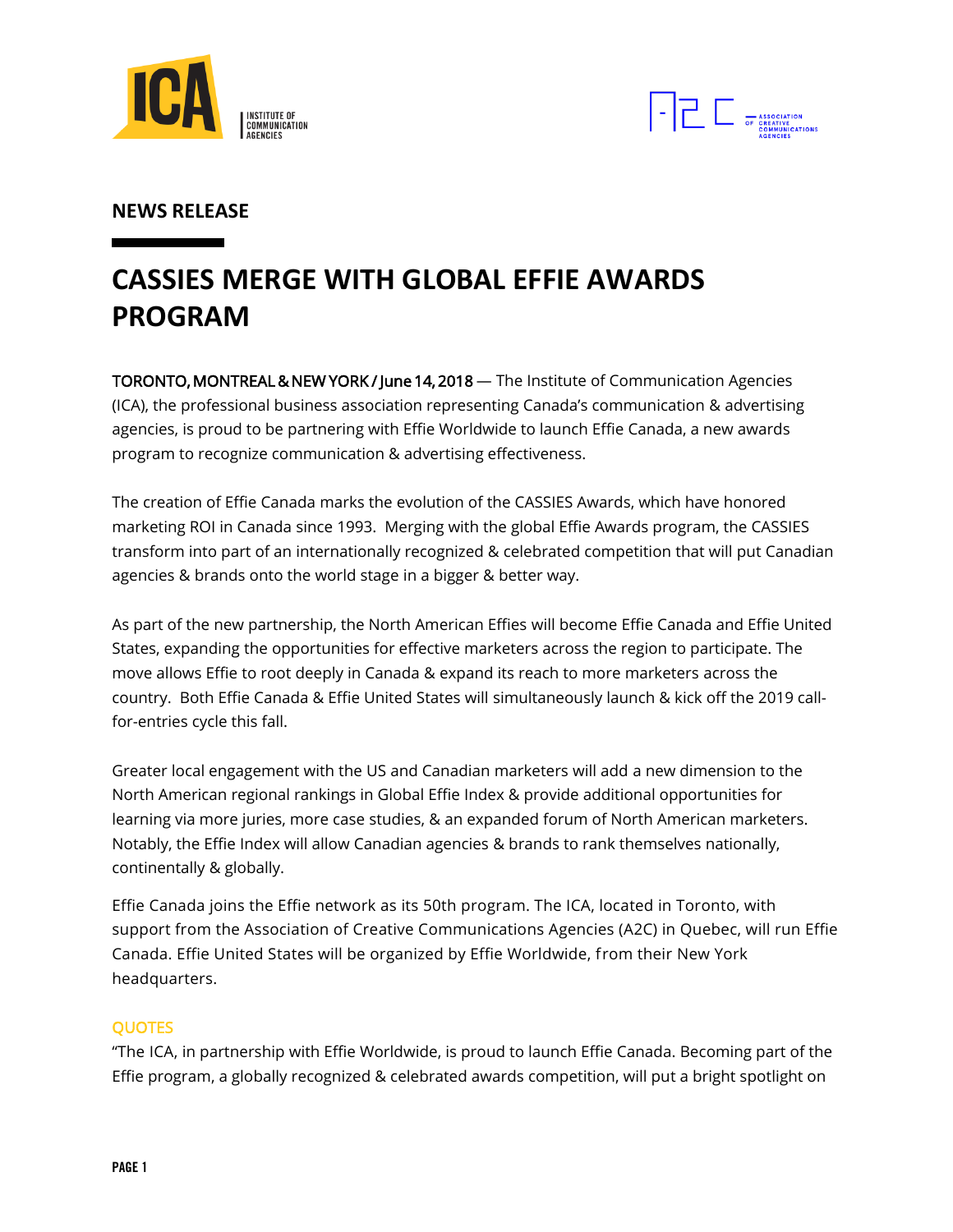



Canada's most effective brands & agencies & their work to help promote the value of our industry." – Scott Knox, ICA president & CEO

"We welcome the CASSIES to Effie Worldwide. Effie Worldwide looks forward to partnering with the ICA to continue the celebration of marketing effectiveness in Canada, while elevating the global dialogue around ideas that work." – Traci Alford, president & CEO, Effie Worldwide

"We can only be delighted to promote this partnership which offers prestige and scope to our successful initiatives." – Joanne Nantel, A2C Acting president & CEO,

## ABOUT THE ICA

The **Institute of Communication Agencies** (ICA) is a non-profit association representing Canada's advertising, marketing, media, & public relations agencies. Revitalized & under new leadership, the ICA's mission is to positively amplify, protect, & transform the agency sector of the marketing communications industry. Advancing thought leadership, higher standards & best practices, the ICA serves its membership as a progressive source of information, advice, training, & advocacy. ICA member agencies account for over 75 per cent of all national advertising in Canada, with an economic impact worth more than \$19 billion annually. Follow the ICA on Twitter [@ICACanada.](https://twitter.com/ICACanada)

## ABOUT A2C

The A2C is the Quebec voice of almost 70 agencies of different sizes, configurations, and specialties, sharing a commitment to creative communications. Its members generate more than 80% of Quebec industry revenues and contribute to the success of companies here and abroad. Our mission is expressed through various initiatives that aim to guide our member agencies through economic, technological or social issues, ensuring vitality and excellence to the industry. For more information, visit [www.a2c.quebec/about.](http://www.a2c.quebec/about)

#### About Effie Worldwide

Effie Worldwide is a 501 (c)(3) nonprofit organization that stands for effectiveness in marketing communications, spotlighting marketing ideas that work and encouraging thoughtful dialogue about the drivers of marketing effectiveness. The Effie network works with some of the top research and media organizations worldwide to bring its audience relevant and first-class insights into effective marketing strategy. The Effie Awards are known by advertisers and agencies globally as the preeminent award in the industry and recognize any and all forms of marketing communication that contribute to a brand's success. Since 1968, winning an Effie has become a global symbol of achievement. Today, Effie celebrates effectiveness worldwide with 50 programs, including the Global Effie, regional Asia Pacific, European, Latin American and Middle East / North African Effie programs and over 40 national programs. Effie Worldwide recognizes the most effective agencies and brands globally, regionally and locally vis the Effie Index. For more details, visit [www.effie.org.](http://www.effie.org/)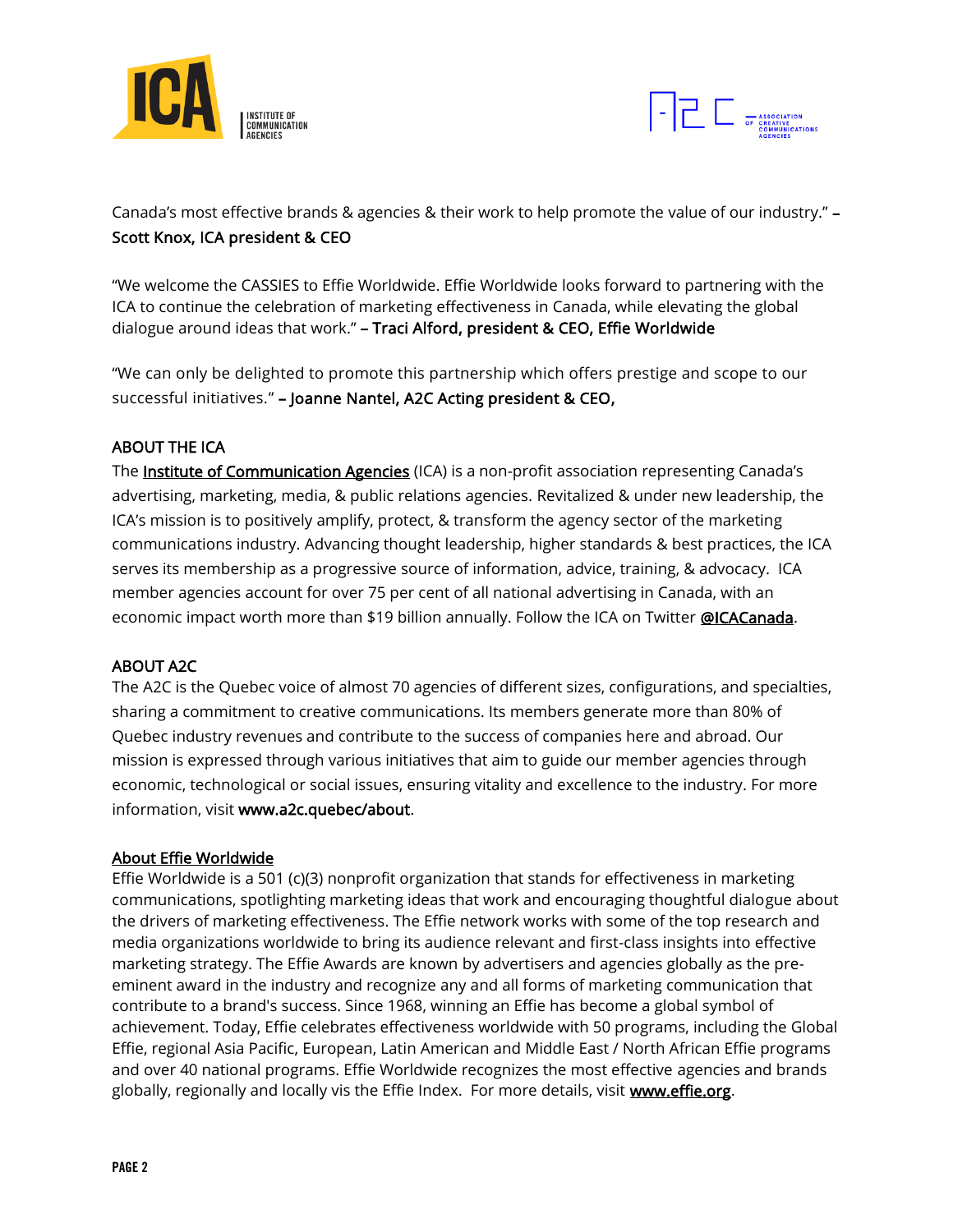



# QUICK FACTS

- The Effie Awards has championed the most effective marketing communications efforts since 1968.
- Effie Worldwide stands for effectiveness in marketing communications, spotlighting marketing ideas that work & encouraging thoughtful dialogue about the drivers of marketing effectiveness.
- The Effie Index identifies & ranks the most effective agencies, marketers, brands, networks, & holding companies by analyzing finalist & winner data from Effie Award competitions around the world. Announced annually, it is the most comprehensive global ranking of marketing effectiveness.
- For 25 years, the CASSIES was Canada's only industry awards program that recognized communications & advertising effectiveness based on extensive, publicly available case studies.
- The CASSIES was presented annually by the Institute of Communication Agencies (ICA), the Association of Creative Communications Agencies (A2C) & was produced by Strategy magazine.

#### RELATED LINKS

#### [https://www.effie.org/c](https://www.effie.org/)anada

<https://effie.org/canada-french-version>

<http://cassies.ca/>

http://www.theica.ca

http://www.a2c.quebec

– 30 –

FOR FURTHER INFORMATION, OR INTERVIEWS, PLEASE CONTACT:

Scott Knox President & CEO, ICA (416) 482-1396 x225 (437) 350-1436 scott@theica.ca